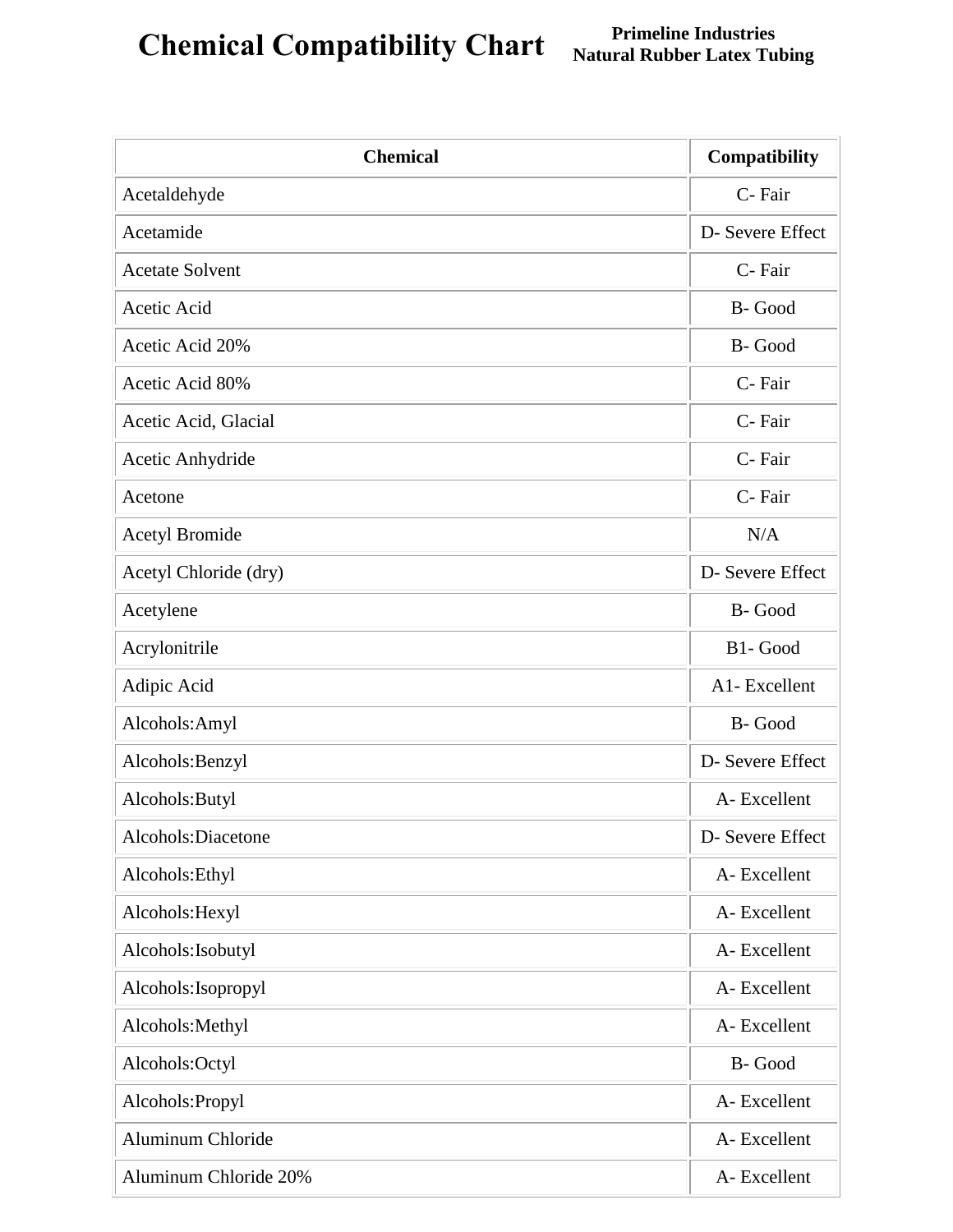| <b>Aluminum Fluoride</b>        | B-Good           |
|---------------------------------|------------------|
| Aluminum Hydroxide              | D- Severe Effect |
| <b>Aluminum Nitrate</b>         | A1-Excellent     |
| Aluminum Potassium Sulfate 10%  | A-Excellent      |
| Aluminum Potassium Sulfate 100% | A-Excellent      |
| <b>Aluminum Sulfate</b>         | A-Excellent      |
| Alums                           | A-Excellent      |
| Amines                          | B-Good           |
| Ammonia 10%                     | D- Severe Effect |
| Ammonia Nitrate                 | N/A              |
| Ammonia, anhydrous              | D- Severe Effect |
| Ammonia, liquid                 | D- Severe Effect |
| Ammonium Acetate                | N/A              |
| Ammonium Bifluoride             | N/A              |
| <b>Ammonium Carbonate</b>       | A-Excellent      |
| <b>Ammonium Caseinate</b>       | N/A              |
| <b>Ammonium Chloride</b>        | A-Excellent      |
| Ammonium Hydroxide              | D- Severe Effect |
| <b>Ammonium Nitrate</b>         | C-Fair           |
| <b>Ammonium Oxalate</b>         | N/A              |
| <b>Ammonium Persulfate</b>      | A-Excellent      |
| Ammonium Phosphate, Dibasic     | A-Excellent      |
| Ammonium Phosphate, Monobasic   | A-Excellent      |
| Ammonium Phosphate, Tribasic    | A-Excellent      |
| <b>Ammonium Sulfate</b>         | A-Excellent      |
| <b>Ammonium Sulfite</b>         | A2- Excellent    |
| <b>Ammonium Thiosulfate</b>     | N/A              |
| Amyl Acetate                    | D- Severe Effect |
| Amyl Alcohol                    | B-Good           |
| Amyl Chloride                   | D- Severe Effect |
| Aniline                         | D- Severe Effect |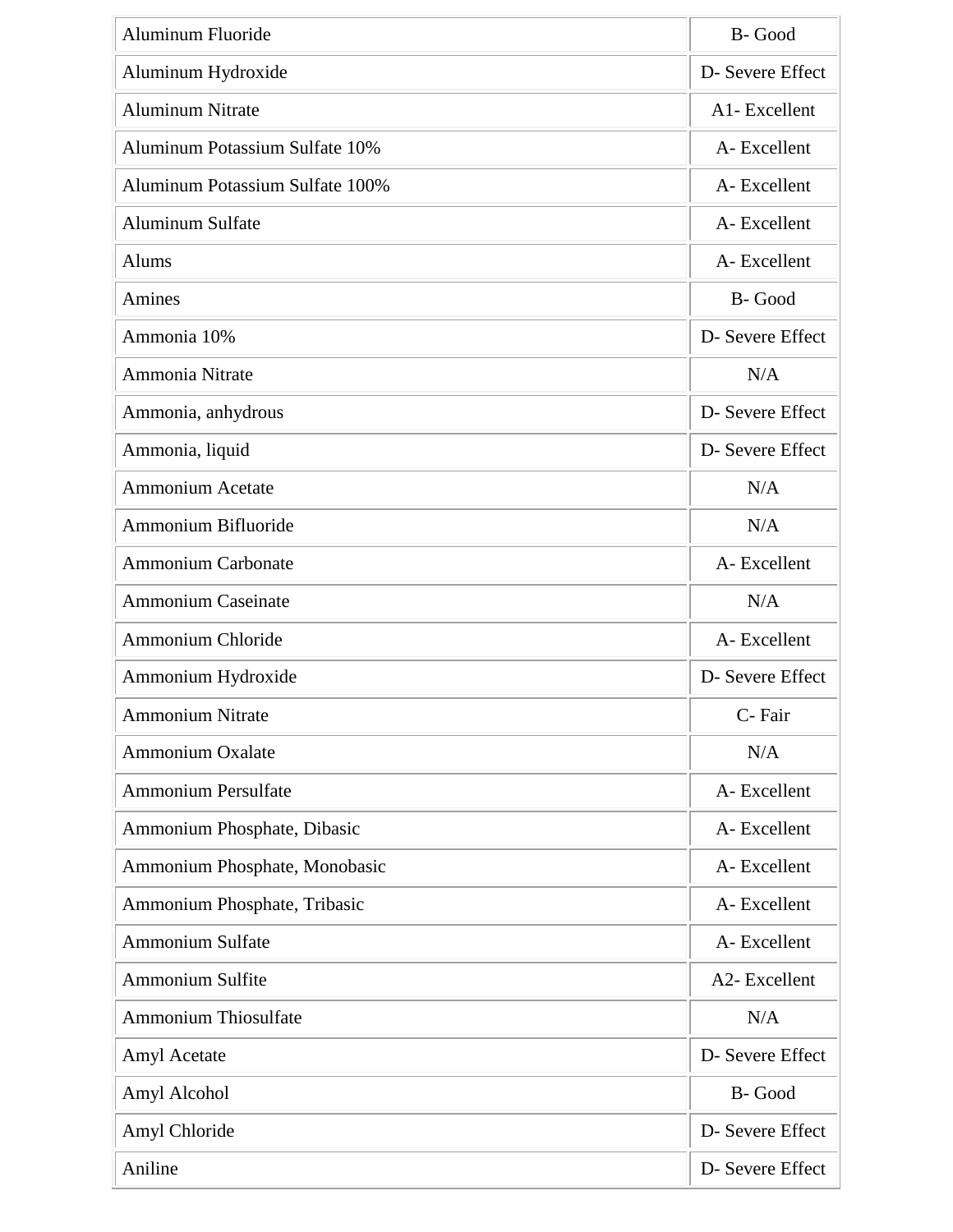| Aniline Hydrochloride          | A-Excellent      |
|--------------------------------|------------------|
| Antifreeze                     | A-Excellent      |
| Antimony Trichloride           | N/A              |
| Aqua Regia (80% HCl, 20% HNO3) | D- Severe Effect |
| Arochlor 1248                  | D- Severe Effect |
| Aromatic Hydrocarbons          | D- Severe Effect |
| Arsenic Acid                   | B-Good           |
| <b>Arsenic Salts</b>           | N/A              |
| Asphalt                        | D- Severe Effect |
| <b>Barium Carbonate</b>        | N/A              |
| <b>Barium Chloride</b>         | A-Excellent      |
| <b>Barium Cyanide</b>          | N/A              |
| Barium Hydroxide               | A-Excellent      |
| <b>Barium Nitrate</b>          | N/A              |
| <b>Barium Sulfate</b>          | A-Excellent      |
| <b>Barium Sulfide</b>          | A-Excellent      |
| Beer                           | A-Excellent      |
| Beet Sugar Liquids             | A-Excellent      |
| Benzaldehyde                   | D- Severe Effect |
| Benzene                        | D- Severe Effect |
| Benzene Sulfonic Acid          | A-Excellent      |
| Benzoic Acid                   | D- Severe Effect |
| Benzol                         | D- Severe Effect |
| Benzonitrile                   | N/A              |
| <b>Benzyl Chloride</b>         | D- Severe Effect |
| <b>Bleaching Liquors</b>       | D- Severe Effect |
| Borax (Sodium Borate)          | A-Excellent      |
| <b>Boric Acid</b>              | A-Excellent      |
| <b>Brewery Slop</b>            | N/A              |
| <b>Bromine</b>                 | D- Severe Effect |
| <b>Butadiene</b>               | D- Severe Effect |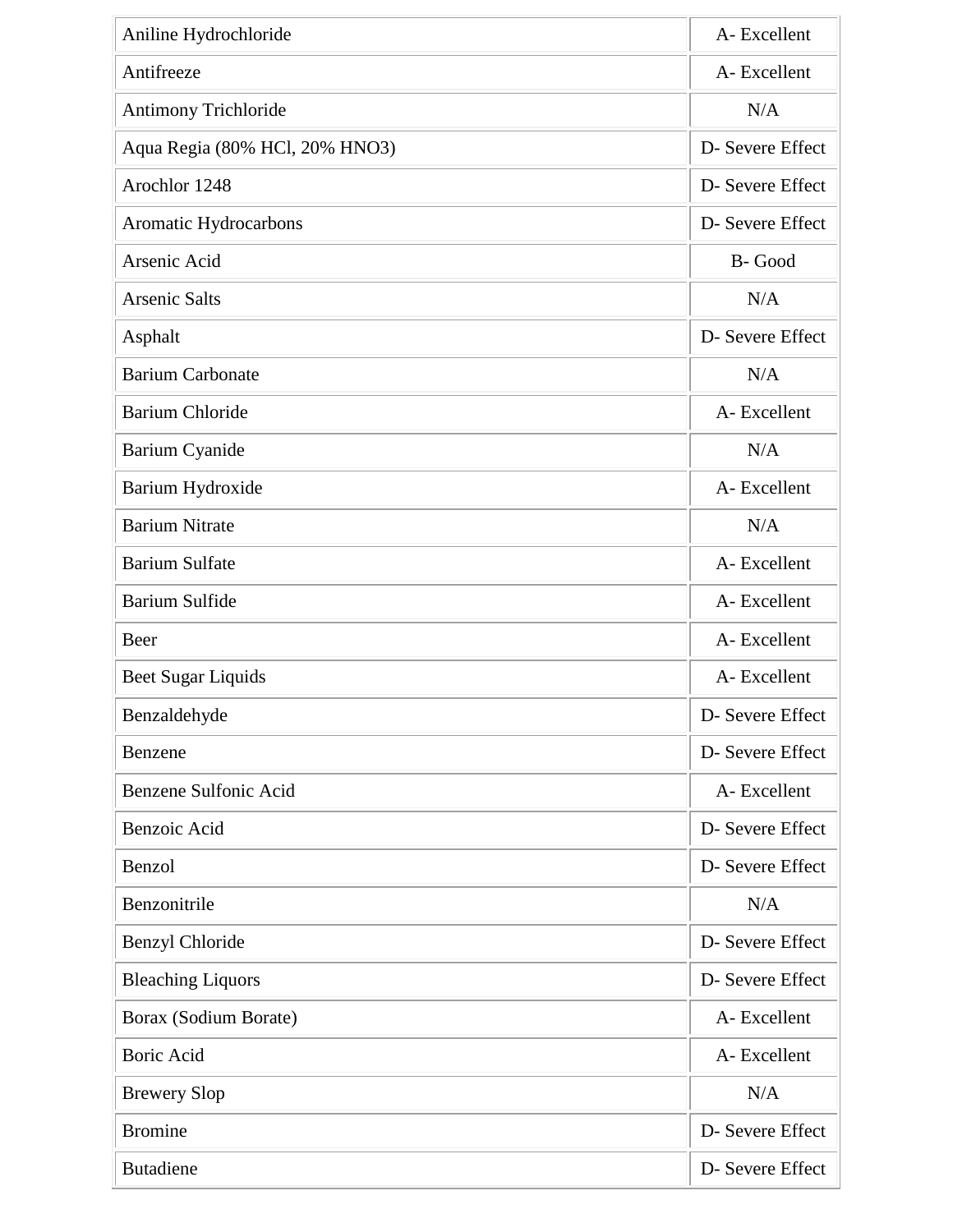| <b>Butane</b>                  | D- Severe Effect |
|--------------------------------|------------------|
| <b>Butanol (Butyl Alcohol)</b> | A-Excellent      |
| <b>Butter</b>                  | D- Severe Effect |
| <b>Buttermilk</b>              | D- Severe Effect |
| <b>Butyl Amine</b>             | D- Severe Effect |
| <b>Butyl Ether</b>             | D- Severe Effect |
| <b>Butyl Phthalate</b>         | D- Severe Effect |
| Butylacetate                   | D- Severe Effect |
| <b>Butylene</b>                | D- Severe Effect |
| <b>Butyric Acid</b>            | D- Severe Effect |
| <b>Calcium Bisulfate</b>       | A-Excellent      |
| Calcium Bisulfide              | D- Severe Effect |
| Calcium Bisulfite              | D- Severe Effect |
| <b>Calcium Carbonate</b>       | A-Excellent      |
| <b>Calcium Chlorate</b>        | A-Excellent      |
| Calcium Chloride               | A-Excellent      |
| Calcium Hydroxide              | A-Excellent      |
| Calcium Hypochlorite           | D- Severe Effect |
| <b>Calcium Nitrate</b>         | A1-Excellent     |
| Calcium Oxide                  | B-Good           |
| <b>Calcium Sulfate</b>         | B-Good           |
| Calgon                         | A-Excellent      |
| Cane Juice                     | A-Excellent      |
| Carbolic Acid (Phenol)         | D- Severe Effect |
| Carbon Bisulfide               | D- Severe Effect |
| Carbon Dioxide (dry)           | B-Good           |
| Carbon Dioxide (wet)           | B-Good           |
| Carbon Disulfide               | D- Severe Effect |
| Carbon Monoxide                | D- Severe Effect |
| Carbon Tetrachloride           | D- Severe Effect |
| Carbon Tetrachloride (dry)     | D- Severe Effect |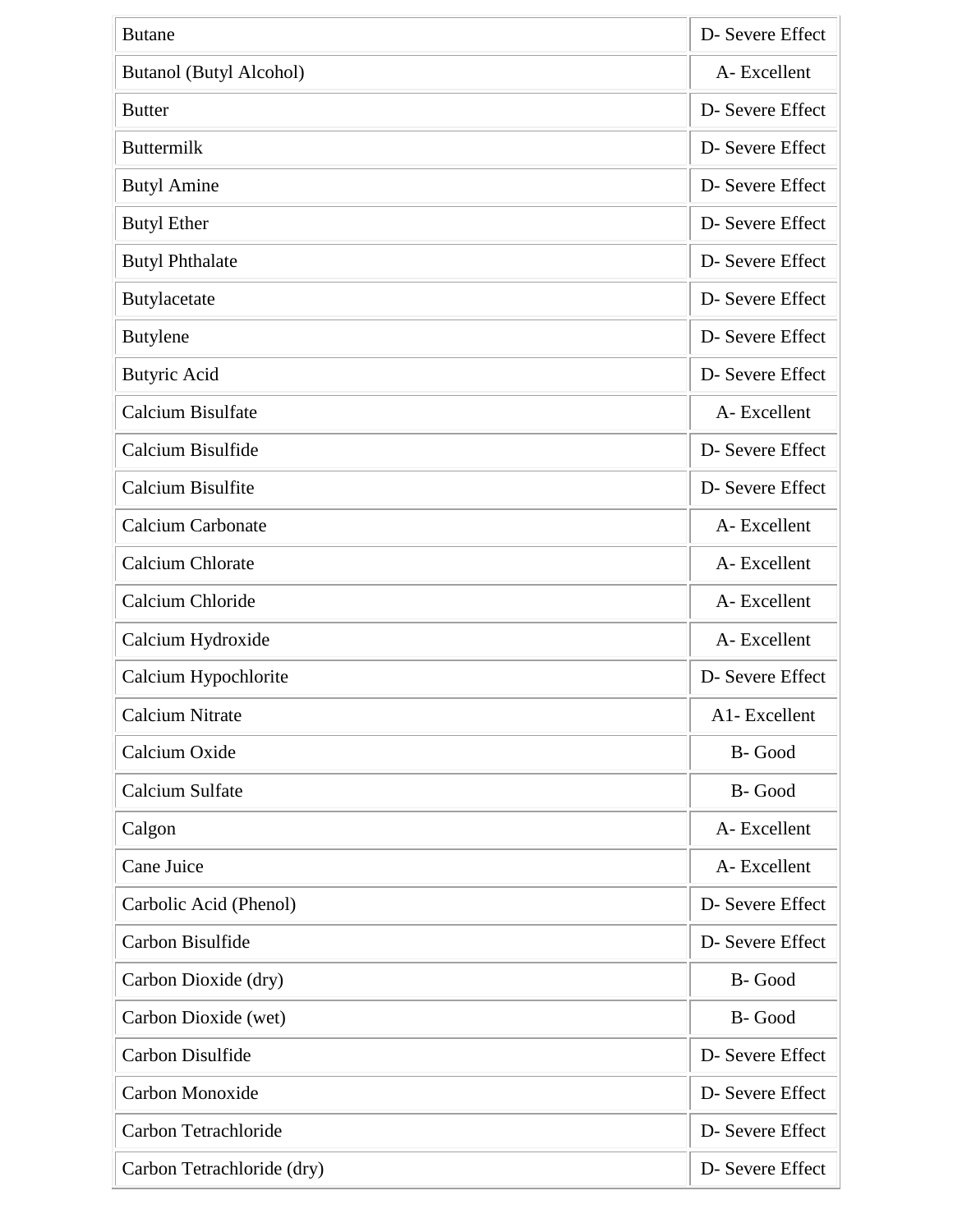| Carbon Tetrachloride (wet)   | D- Severe Effect |
|------------------------------|------------------|
| <b>Carbonated Water</b>      | N/A              |
| Carbonic Acid                | C-Fair           |
| Catsup                       | N/A              |
| Chloric Acid                 | N/A              |
| <b>Chlorinated Glue</b>      | N/A              |
| Chlorine (dry)               | D- Severe Effect |
| <b>Chlorine Water</b>        | C-Fair           |
| Chlorine, Anhydrous Liquid   | C-Fair           |
| Chloroacetic Acid            | D- Severe Effect |
| Chlorobenzene (Mono)         | D- Severe Effect |
| Chlorobromomethane           | D- Severe Effect |
| Chloroform                   | D- Severe Effect |
| Chlorosulfonic Acid          | D- Severe Effect |
| Chocolate Syrup              | D- Severe Effect |
| Chromic Acid 10%             | D- Severe Effect |
| Chromic Acid 30%             | D- Severe Effect |
| Chromic Acid 5%              | B-Good           |
| Chromic Acid 50%             | D- Severe Effect |
| <b>Chromium Salts</b>        | N/A              |
| Cider                        | N/A              |
| Citric Acid                  | A-Excellent      |
| Citric Oils                  | N/A              |
| Clorox <sup>®</sup> (Bleach) | D- Severe Effect |
| Coffee                       | A-Excellent      |
| Copper Chloride              | C-Fair           |
| Copper Cyanide               | A-Excellent      |
| Copper Fluoborate            | N/A              |
| <b>Copper Nitrate</b>        | C-Fair           |
| Copper Sulfate > 5%          | C-Fair           |
| Copper Sulfate 5%            | C-Fair           |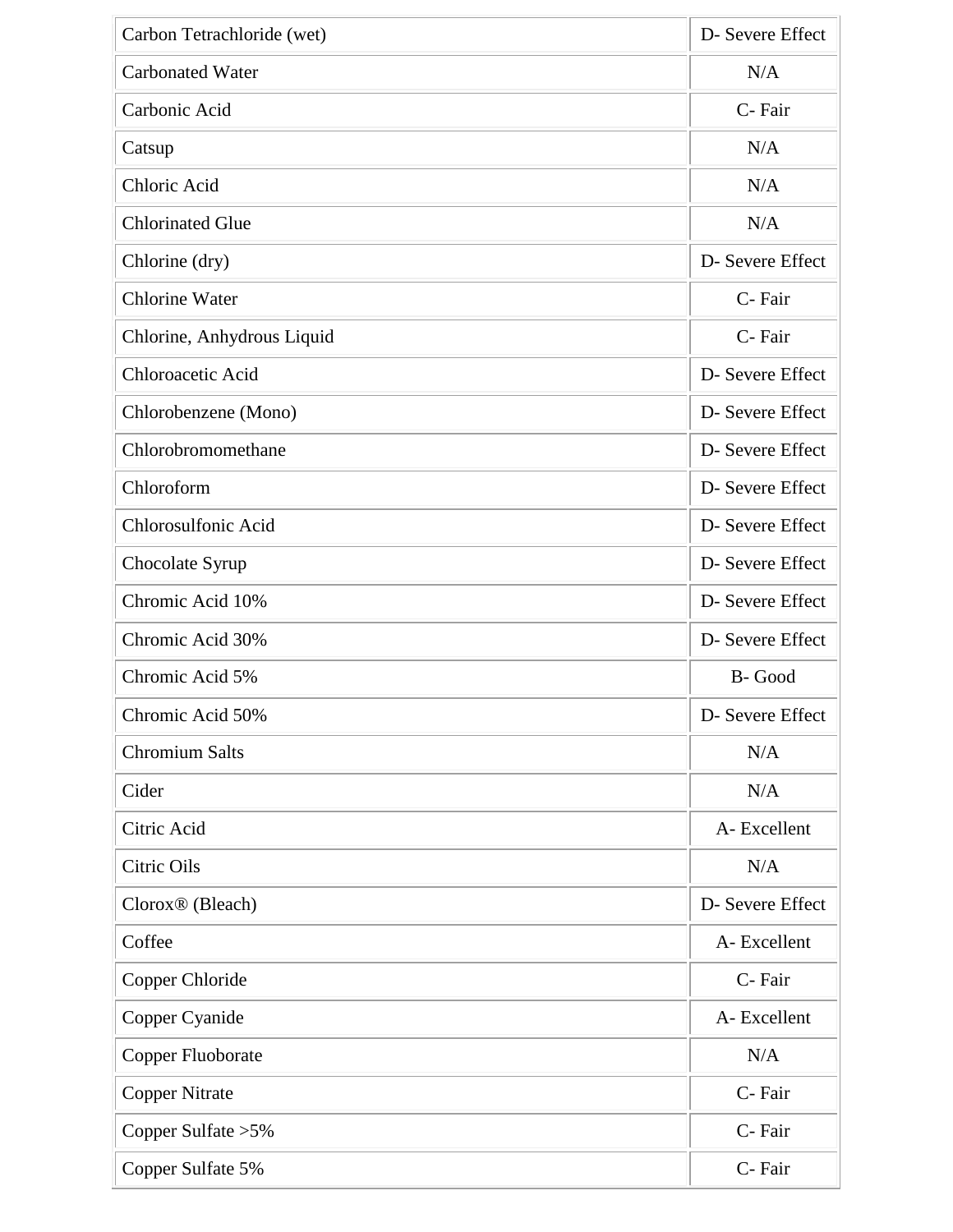| Cream                           | N/A                  |
|---------------------------------|----------------------|
| Cresols                         | D- Severe Effect     |
| Cresylic Acid                   | D- Severe Effect     |
| Cupric Acid                     | B <sub>2</sub> -Good |
| Cyanic Acid                     | N/A                  |
| Cyclohexane                     | D- Severe Effect     |
| Cyclohexanone                   | D- Severe Effect     |
| Detergents                      | B-Good               |
| Diacetone Alcohol               | N/A                  |
| Dichlorobenzene                 | D- Severe Effect     |
| Dichloroethane                  | D- Severe Effect     |
| Diesel Fuel                     | D- Severe Effect     |
| Diethyl Ether                   | D- Severe Effect     |
| Diethylamine                    | A-Excellent          |
| Diethylene Glycol               | A1-Excellent         |
| Dimethyl Aniline                | D- Severe Effect     |
| Dimethyl Formamide              | C-Fair               |
| Diphenyl                        | D- Severe Effect     |
| Diphenyl Oxide                  | D- Severe Effect     |
| <b>Dyes</b>                     | N/A                  |
| Epsom Salts (Magnesium Sulfate) | B-Good               |
| Ethane                          | D- Severe Effect     |
| Ethanol                         | A-Excellent          |
| Ethanolamine                    | B-Good               |
| Ether                           | D- Severe Effect     |
| <b>Ethyl Acetate</b>            | C-Fair               |
| <b>Ethyl Benzoate</b>           | D- Severe Effect     |
| Ethyl Chloride                  | B-Good               |
| <b>Ethyl Ether</b>              | D- Severe Effect     |
| <b>Ethyl Sulfate</b>            | N/A                  |
| Ethylene Bromide                | C-Fair               |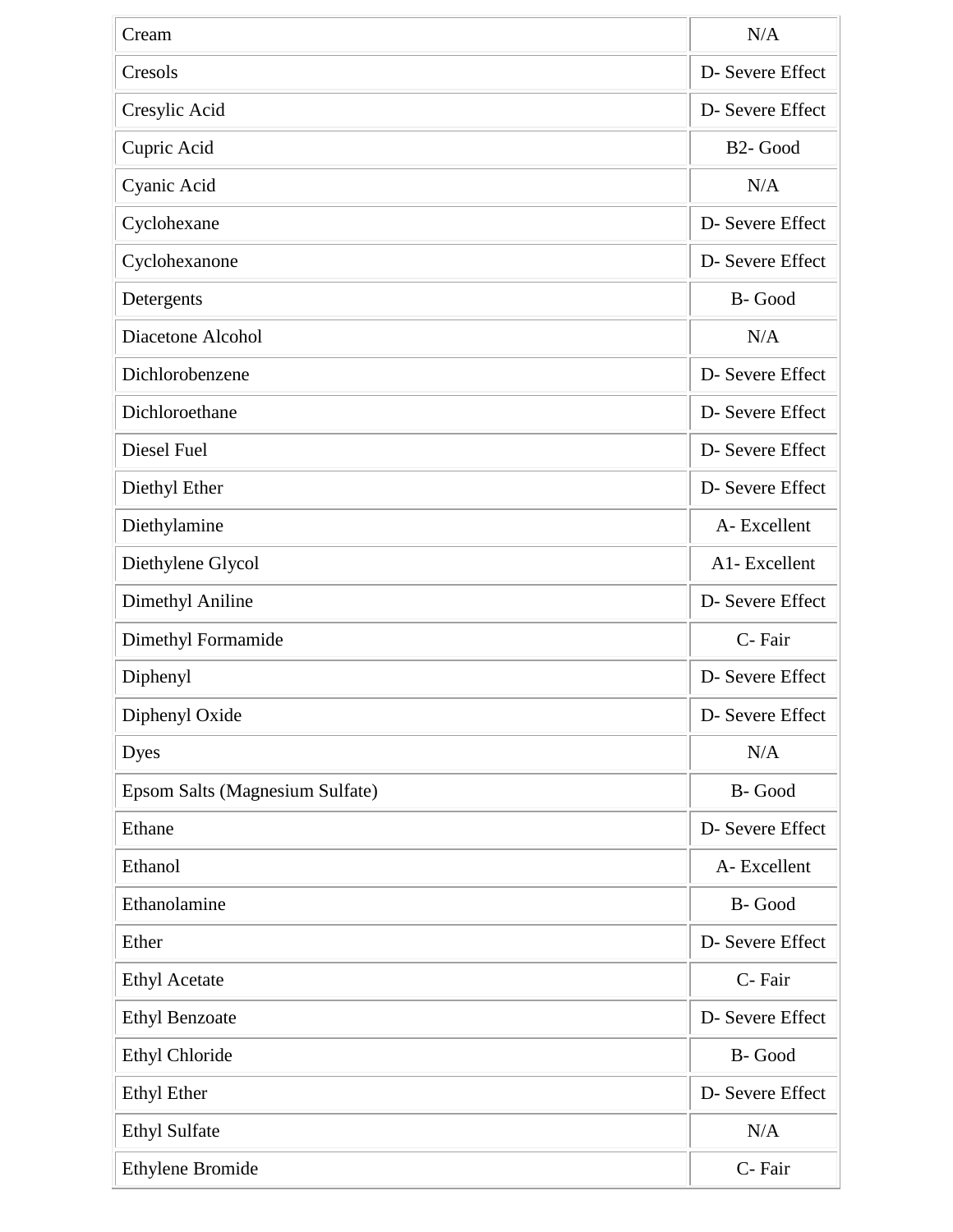| <b>Ethylene Chloride</b> | D- Severe Effect |
|--------------------------|------------------|
| Ethylene Chlorohydrin    | C-Fair           |
| <b>Ethylene Diamine</b>  | B-Good           |
| Ethylene Dichloride      | D- Severe Effect |
| Ethylene Glycol          | A-Excellent      |
| Ethylene Oxide           | D- Severe Effect |
| <b>Fatty Acids</b>       | C-Fair           |
| Ferric Chloride          | A-Excellent      |
| <b>Ferric Nitrate</b>    | A-Excellent      |
| <b>Ferric Sulfate</b>    | A-Excellent      |
| Ferrous Chloride         | A-Excellent      |
| <b>Ferrous Sulfate</b>   | B-Good           |
| Fluoboric Acid           | A-Excellent      |
| Fluorine                 | C-Fair           |
| Fluosilicic Acid         | A-Excellent      |
| Formaldehyde 100%        | C-Fair           |
| Formaldehyde 40%         | B-Good           |
| Formic Acid              | C-Fair           |
| Freon 113                | D- Severe Effect |
| Freon 12                 | C-Fair           |
| Freon 22                 | D- Severe Effect |
| Freon TF                 | D- Severe Effect |
| Freon <sup>®</sup> 11    | D- Severe Effect |
| <b>Fruit Juice</b>       | D- Severe Effect |
| <b>Fuel Oils</b>         | D- Severe Effect |
| <b>Furan Resin</b>       | D- Severe Effect |
| Furfural                 | D- Severe Effect |
| Gallic Acid              | A-Excellent      |
| Gasoline (high-aromatic) | D- Severe Effect |
| Gasoline, leaded, ref.   | D- Severe Effect |
| Gasoline, unleaded       | D- Severe Effect |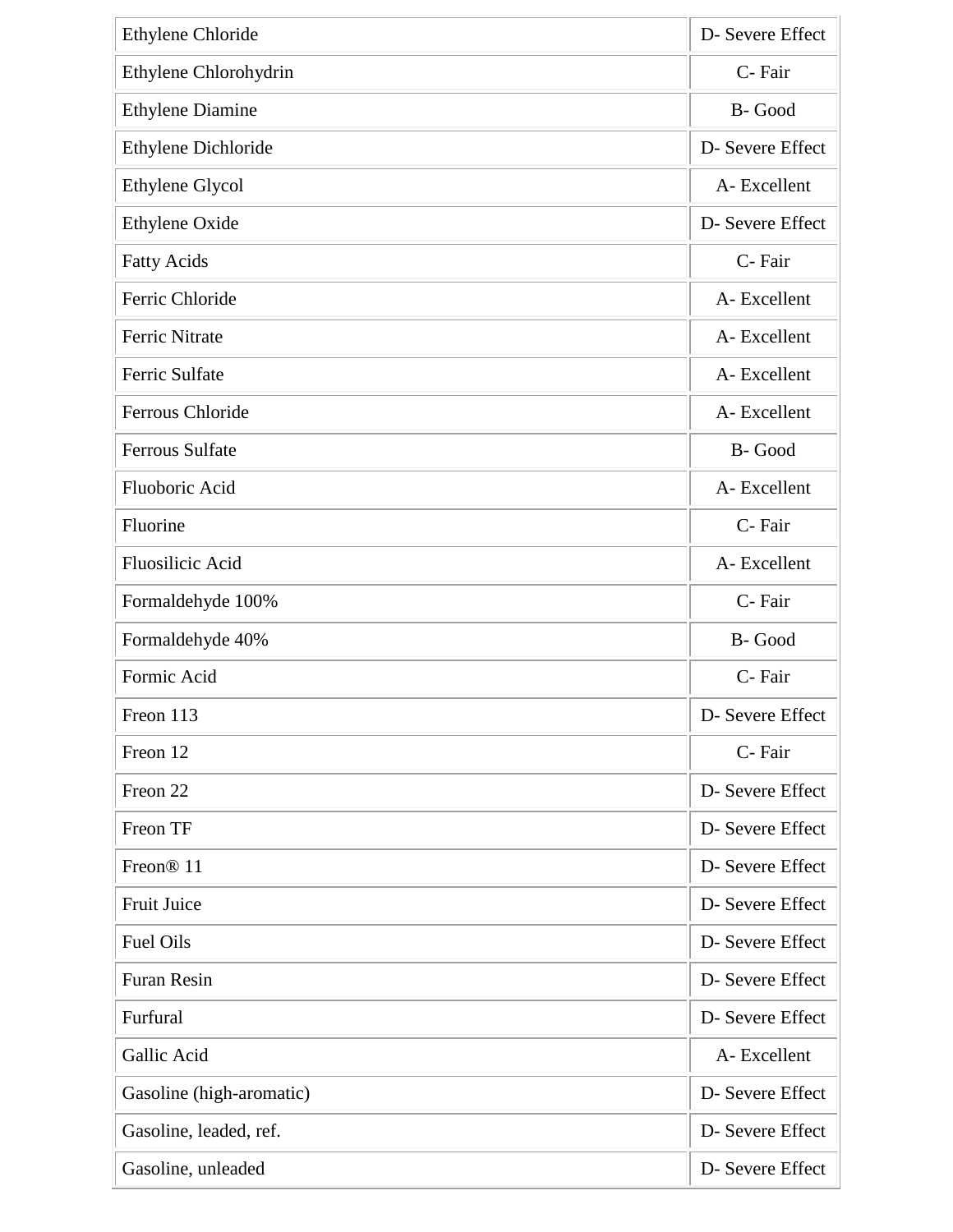| Gelatin                    | A-Excellent      |
|----------------------------|------------------|
| Glucose                    | A-Excellent      |
| Glue, P.V.A.               | A-Excellent      |
| Glycerin                   | A-Excellent      |
| Glycolic Acid              | D- Severe Effect |
| Gold Monocyanide           | N/A              |
| Grape Juice                | D- Severe Effect |
| Grease                     | D- Severe Effect |
| Heptane                    | D- Severe Effect |
| Hexane                     | D- Severe Effect |
| Honey                      | A-Excellent      |
| Hydraulic Oil (Petro)      | D- Severe Effect |
| Hydraulic Oil (Synthetic)  | D- Severe Effect |
| Hydrazine                  | C-Fair           |
| Hydrobromic Acid 100%      | A-Excellent      |
| Hydrobromic Acid 20%       | A-Excellent      |
| Hydrochloric Acid 100%     | D- Severe Effect |
| Hydrochloric Acid 20%      | A-Excellent      |
| Hydrochloric Acid 37%      | A-Excellent      |
| Hydrochloric Acid, Dry Gas | N/A              |
| Hydrocyanic Acid           | B-Good           |
| Hydrocyanic Acid (Gas 10%) | B-Good           |
| Hydrofluoric Acid 100%     | D- Severe Effect |
| Hydrofluoric Acid 20%      | B1- Good         |
| Hydrofluoric Acid 50%      | B1-Good          |
| Hydrofluoric Acid 75%      | D- Severe Effect |
| Hydrofluosilicic Acid 100% | A-Excellent      |
| Hydrofluosilicic Acid 20%  | A-Excellent      |
| Hydrogen Gas               | B-Good           |
| Hydrogen Peroxide 10%      | B-Good           |
| Hydrogen Peroxide 100%     | C-Fair           |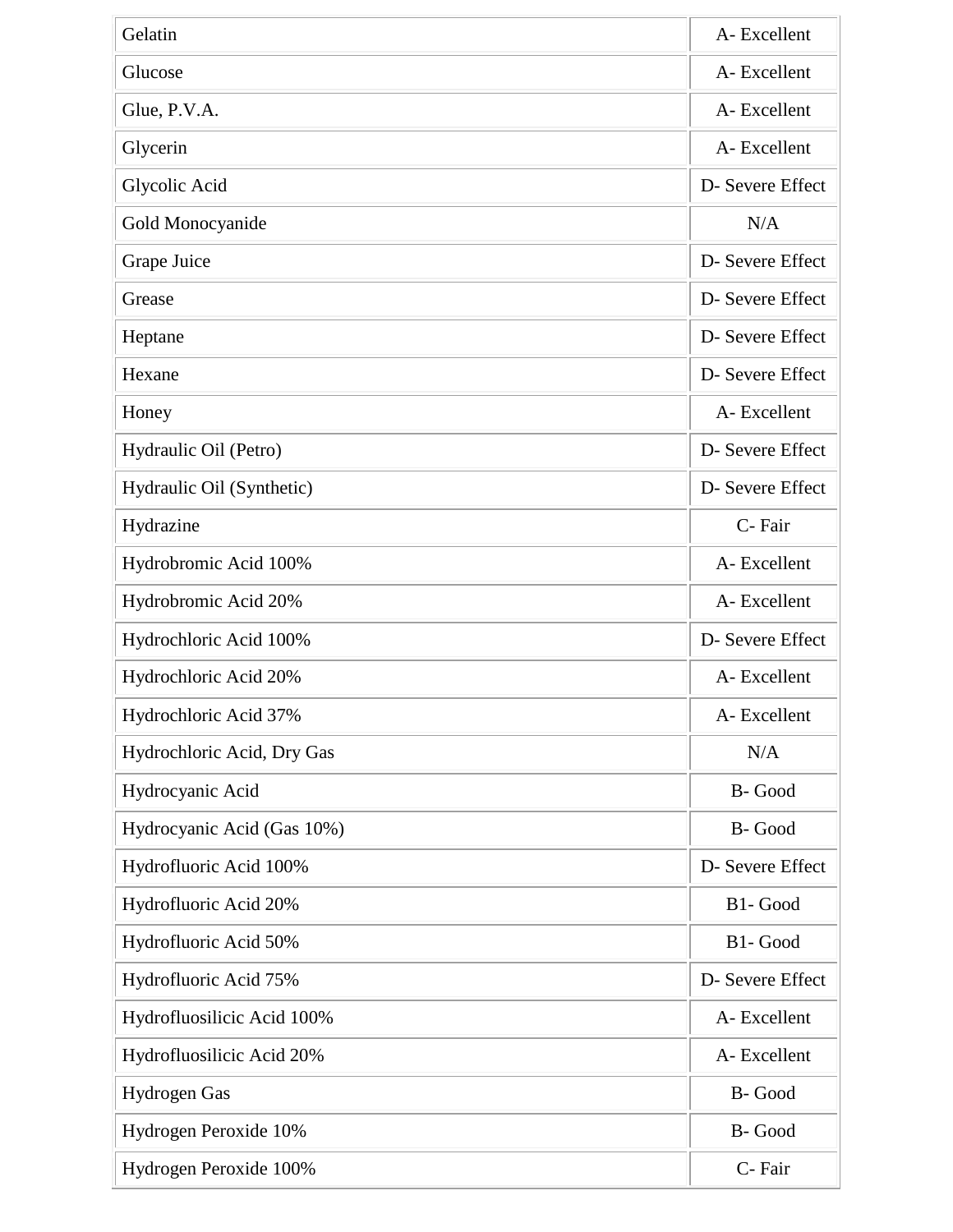| Hydrogen Peroxide 30%    | C-Fair               |
|--------------------------|----------------------|
| Hydrogen Peroxide 50%    | C-Fair               |
| Hydrogen Sulfide (aqua)  | C-Fair               |
| Hydrogen Sulfide (dry)   | C-Fair               |
| Hydroquinone             | A-Excellent          |
| Hydroxyacetic Acid 70%   | N/A                  |
| Ink                      | D- Severe Effect     |
| Iodine                   | D- Severe Effect     |
| Iodine (in alcohol)      | N/A                  |
| Iodoform                 | B-Good               |
| Isooctane                | A1-Excellent         |
| Isopropyl Acetate        | D- Severe Effect     |
| Isopropyl Ether          | A-Excellent          |
| Isotane                  | N/A                  |
| Jet Fuel (JP3, JP4, JP5) | D- Severe Effect     |
| Kerosene                 | D- Severe Effect     |
| Ketones                  | A-Excellent          |
| <b>Lacquer Thinners</b>  | D- Severe Effect     |
| Lacquers                 | D- Severe Effect     |
| Lactic Acid              | A-Excellent          |
| Lard                     | D1- Severe<br>Effect |
| Latex                    | N/A                  |
| <b>Lead Acetate</b>      | A-Excellent          |
| <b>Lead Nitrate</b>      | A1- Excellent        |
| <b>Lead Sulfamate</b>    | B-Good               |
| Ligroin                  | D- Severe Effect     |
| Lime                     | N/A                  |
| Linoleic Acid            | D- Severe Effect     |
| Lithium Chloride         | B1-Good              |
| Lithium Hydroxide        | N/A                  |
| Lubricants               | D- Severe Effect     |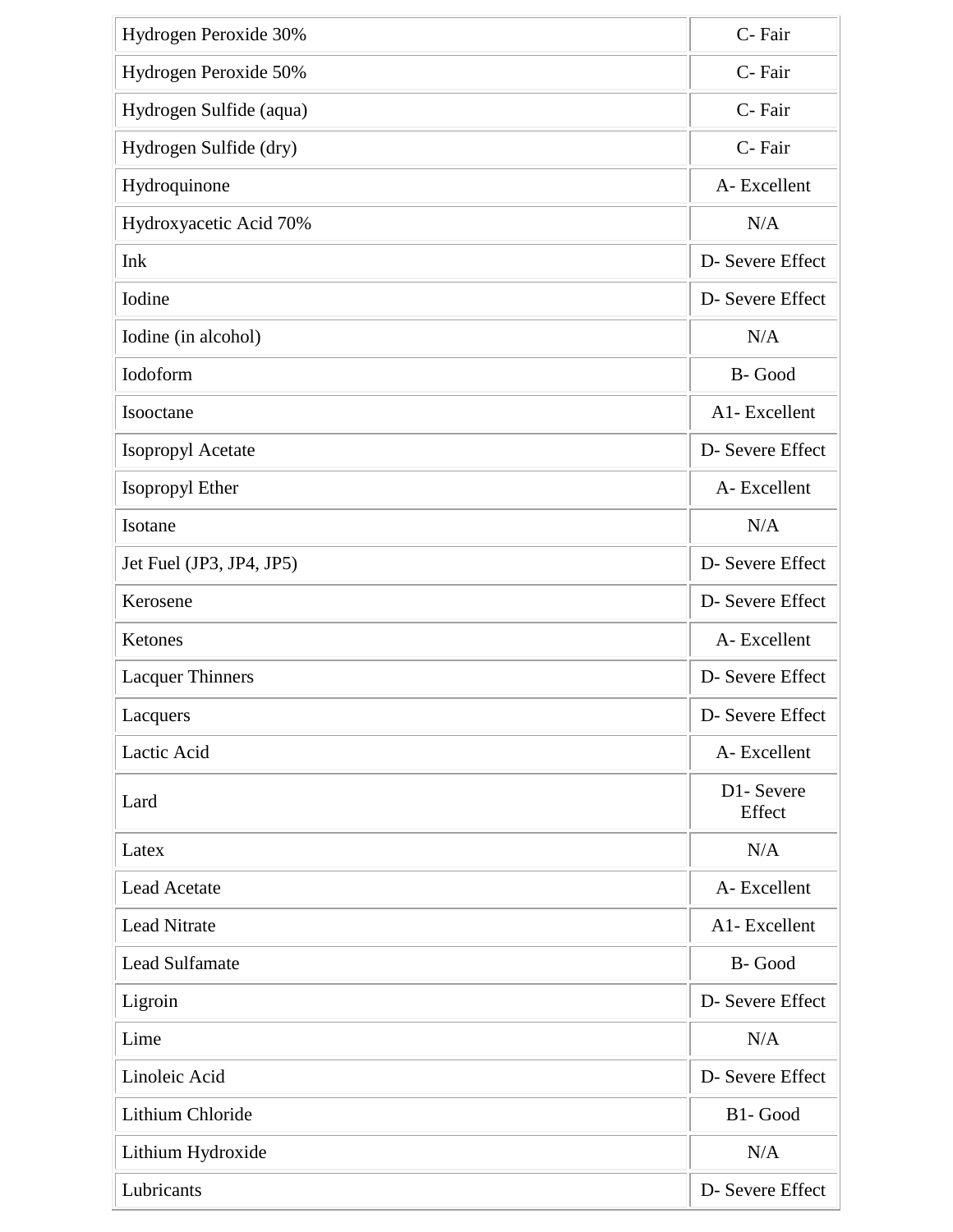| Lye: Ca(OH)2 Calcium Hydroxide  | B <sub>2</sub> - Good |
|---------------------------------|-----------------------|
| Lye: KOH Potassium Hydroxide    | B-Good                |
| Lye: NaOH Sodium Hydroxide      | A1-Excellent          |
| <b>Magnesium Bisulfate</b>      | B <sub>2</sub> - Good |
| <b>Magnesium Carbonate</b>      | N/A                   |
| Magnesium Chloride              | A-Excellent           |
| Magnesium Hydroxide             | A-Excellent           |
| <b>Magnesium Nitrate</b>        | A-Excellent           |
| Magnesium Oxide                 | N/A                   |
| Magnesium Sulfate (Epsom Salts) | B-Good                |
| Maleic Acid                     | B-Good                |
| Maleic Anhydride                | D- Severe Effect      |
| Malic Acid                      | B-Good                |
| <b>Manganese Sulfate</b>        | A2- Excellent         |
| Mash                            | N/A                   |
| Mayonnaise                      | D- Severe Effect      |
| Melamine                        | N/A                   |
| Mercuric Chloride (dilute)      | A-Excellent           |
| Mercuric Cyanide                | N/A                   |
| <b>Mercurous Nitrate</b>        | B1-Good               |
| Mercury                         | A-Excellent           |
| Methane                         | D- Severe Effect      |
| Methanol (Methyl Alcohol)       | A-Excellent           |
| <b>Methyl Acetate</b>           | D- Severe Effect      |
| <b>Methyl Acetone</b>           | A-Excellent           |
| Methyl Acrylate                 | D- Severe Effect      |
| Methyl Alcohol 10%              | A-Excellent           |
| <b>Methyl Bromide</b>           | D- Severe Effect      |
| Methyl Butyl Ketone             | D- Severe Effect      |
| Methyl Cellosolve               | D- Severe Effect      |
| Methyl Chloride                 | D- Severe Effect      |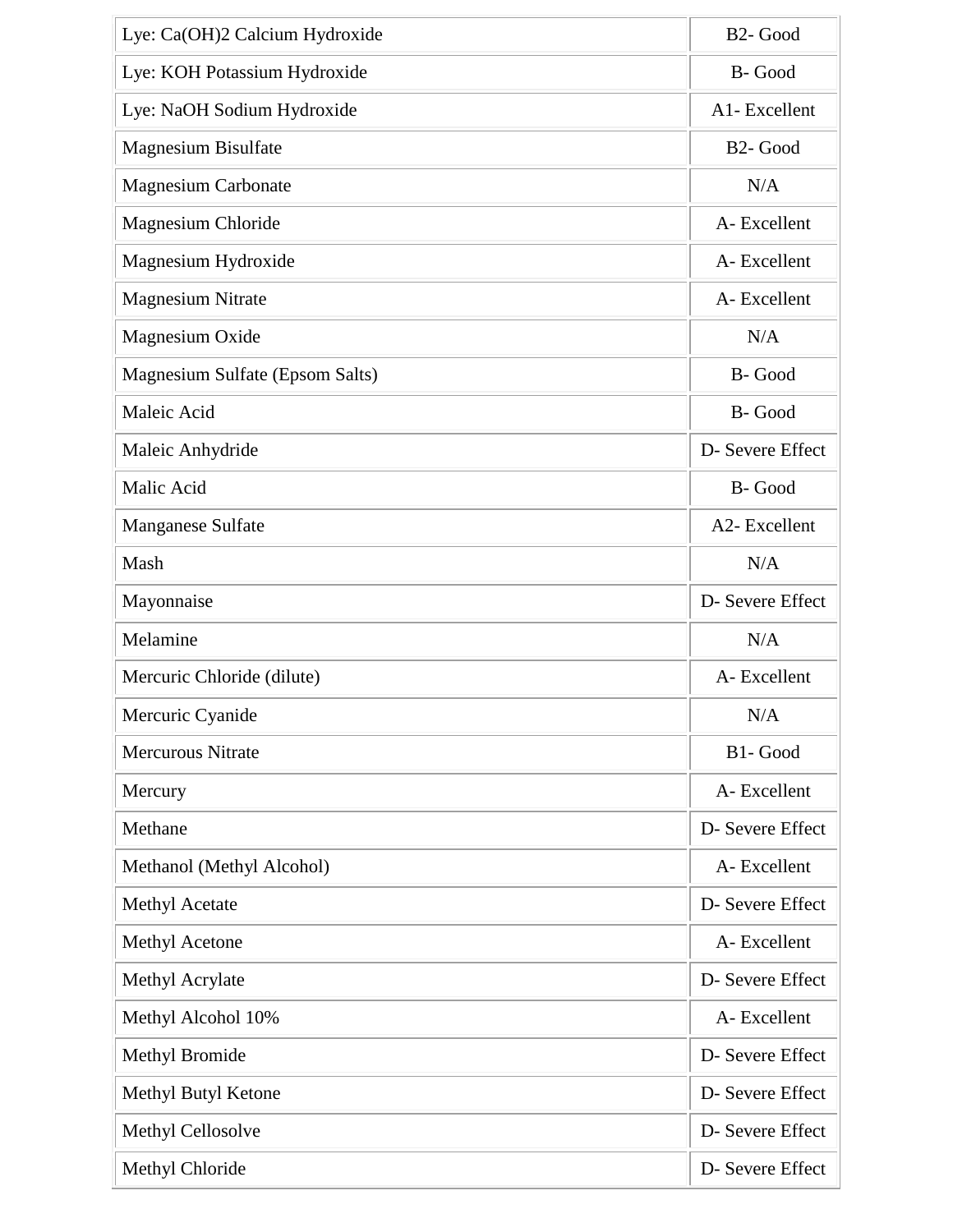| Methyl Dichloride            | N/A              |
|------------------------------|------------------|
| Methyl Ethyl Ketone          | D- Severe Effect |
| Methyl Ethyl Ketone Peroxide | D- Severe Effect |
| Methyl Isobutyl Ketone       | D- Severe Effect |
| Methyl Isopropyl Ketone      | D- Severe Effect |
| Methyl Methacrylate          | D- Severe Effect |
| Methylamine                  | B-Good           |
| Methylene Chloride           | B-Good           |
| Milk                         | A-Excellent      |
| <b>Mineral Spirits</b>       | D- Severe Effect |
| Molasses                     | A-Excellent      |
| Monochloroacetic acid        | N/A              |
| Monoethanolamine             | B-Good           |
| Morpholine                   | A1-Excellent     |
| Motor oil                    | N/A              |
| Mustard                      | B-Good           |
| Naphtha                      | D- Severe Effect |
| Naphthalene                  | D- Severe Effect |
| <b>Natural Gas</b>           | N/A              |
| Nickel Chloride              | A-Excellent      |
| <b>Nickel Nitrate</b>        | A1- Excellent    |
| <b>Nickel Sulfate</b>        | B-Good           |
| Nitrating Acid (<15% HNO3)   | C-Fair           |
| Nitrating Acid (>15% H2SO4)  | C-Fair           |
| Nitrating Acid (\$1% Acid)   | C-Fair           |
| Nitrating Acid (Š15% H2SO4)  | C-Fair           |
| Nitric Acid (20%-50%)        | D- Severe Effect |
| Nitric Acid (50%)            | D- Severe Effect |
| Nitric Acid $(5-10\%)$       | D- Severe Effect |
| Nitric Acid (Concentrated)   | D- Severe Effect |
| Nitrobenzene                 | D- Severe Effect |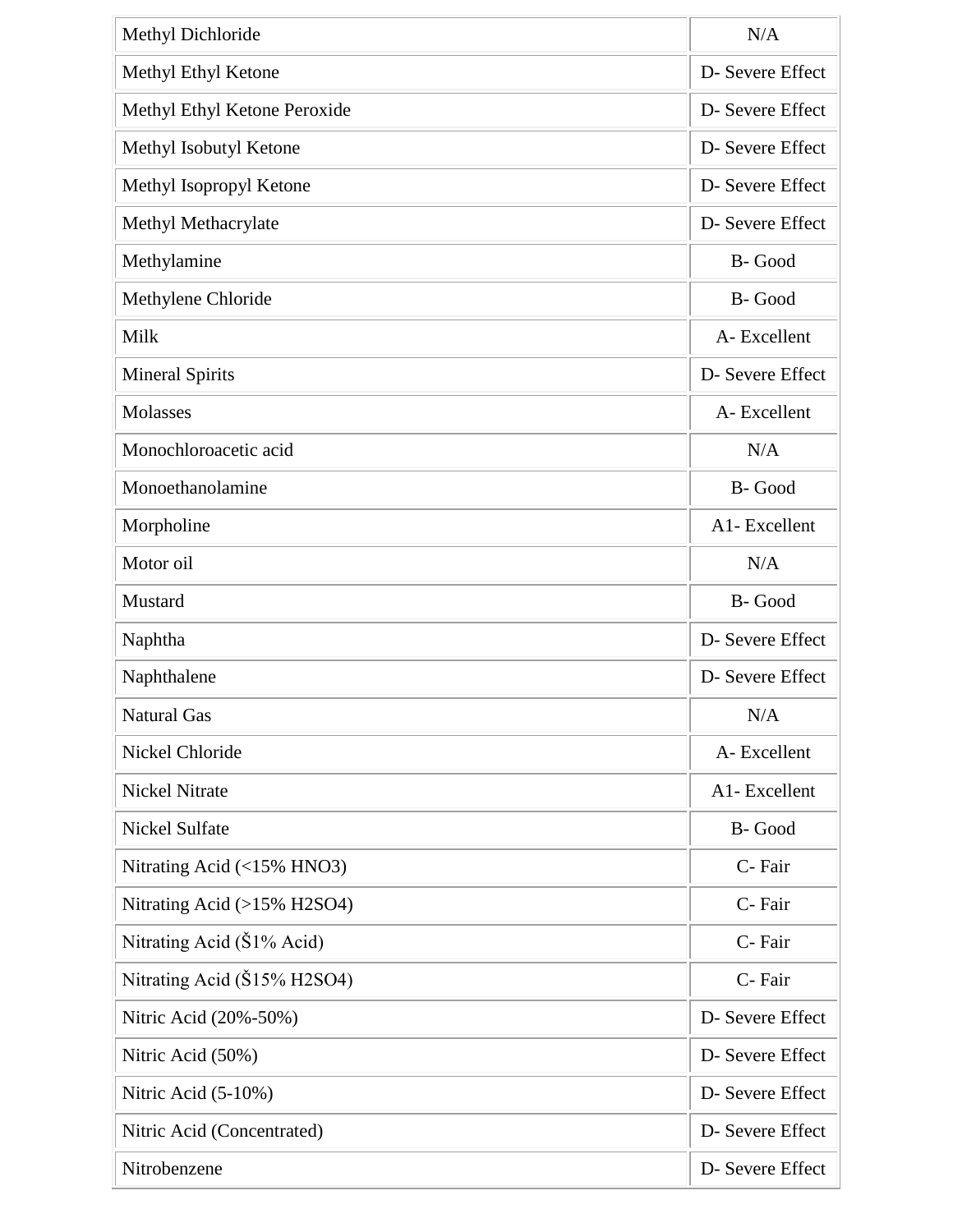| Nitrogen Fertilizer                | N/A              |
|------------------------------------|------------------|
| Nitromethane                       | B1-Good          |
| Nitrous Acid                       | C-Fair           |
| Nitrous Oxide                      | A-Excellent      |
| Oils: Aniline                      | D- Severe Effect |
| Oils:Anise                         | N/A              |
| Oils:Bay                           | N/A              |
| Oils:Bone                          | N/A              |
| Oils:Castor                        | A-Excellent      |
| Oils:Cinnamon                      | N/A              |
| Oils:Citric                        | N/A              |
| Oils:Clove                         | N/A              |
| Oils:Coconut                       | D- Severe Effect |
| Oils:Cod Liver                     | D- Severe Effect |
| Oils:Corn                          | D- Severe Effect |
| Oils:Cottonseed                    | D- Severe Effect |
| Oils:Creosote                      | D- Severe Effect |
| Oils: Diesel Fuel (20, 30, 40, 50) | D- Severe Effect |
| Oils: Fuel (1, 2, 3, 5A, 5B, 6)    | D- Severe Effect |
| Oils:Ginger                        | N/A              |
| Oils: Hydraulic Oil (Petro)        | D- Severe Effect |
| Oils: Hydraulic Oil (Synthetic)    | D- Severe Effect |
| Oils:Lemon                         | N/A              |
| Oils:Linseed                       | D- Severe Effect |
| Oils:Mineral                       | D- Severe Effect |
| Oils:Olive                         | D- Severe Effect |
| Oils:Orange                        | N/A              |
| Oils:Palm                          | N/A              |
| Oils:Peanut                        | D- Severe Effect |
| Oils: Peppermint                   | N/A              |
| Oils:Pine                          | D- Severe Effect |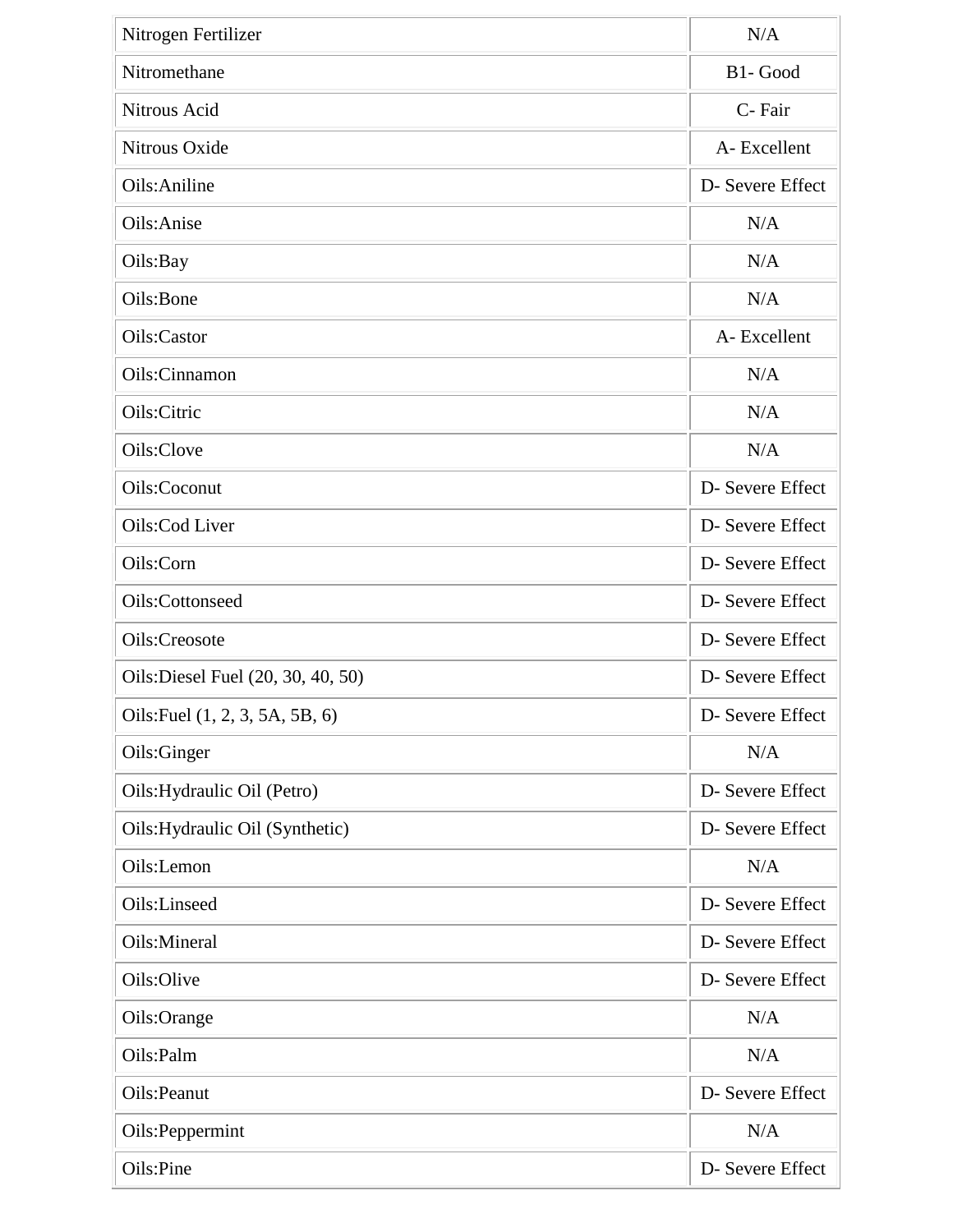| Oils:Rapeseed             | D- Severe Effect |
|---------------------------|------------------|
| Oils:Rosin                | N/A              |
| Oils:Sesame Seed          | N/A              |
| Oils:Silicone             | D- Severe Effect |
| Oils:Soybean              | D- Severe Effect |
| Oils:Sperm (whale)        | N/A              |
| Oils:Tanning              | N/A              |
| Oils:Transformer          | D- Severe Effect |
| Oils:Turbine              | D- Severe Effect |
| Oleic Acid                | D- Severe Effect |
| Oleum 100%                | D- Severe Effect |
| Oleum 25%                 | D- Severe Effect |
| Oxalic Acid (cold)        | B-Good           |
| Ozone                     | D- Severe Effect |
| Palmitic Acid             | B1-Good          |
| Paraffin                  | B-Good           |
| Pentane                   | D- Severe Effect |
| Perchloric Acid           | N/A              |
| Perchloroethylene         | D- Severe Effect |
| Petrolatum                | C-Fair           |
| Petroleum                 | D- Severe Effect |
| Phenol $(10\%)$           | A-Excellent      |
| Phenol (Carbolic Acid)    | D- Severe Effect |
| Phosphoric Acid (>40%)    | B-Good           |
| Phosphoric Acid (crude)   | D- Severe Effect |
| Phosphoric Acid (molten)  | N/A              |
| Phosphoric Acid (Š40%)    | B-Good           |
| Phosphoric Acid Anhydride | N/A              |
| Phosphorus                | N/A              |
| Phosphorus Trichloride    | D- Severe Effect |
| Photographic Developer    | A-Excellent      |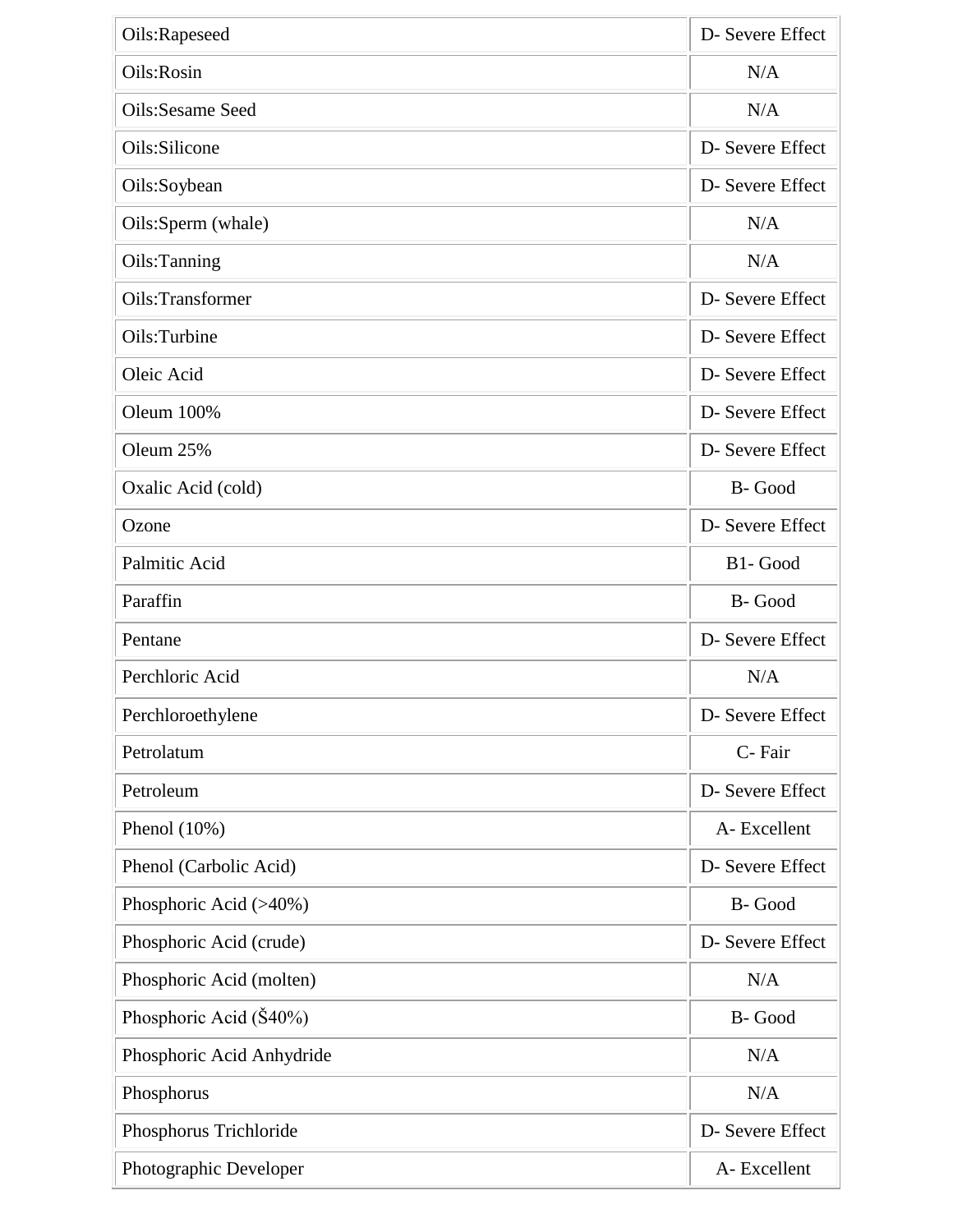| Photographic Solutions                                                               | B-Good           |
|--------------------------------------------------------------------------------------|------------------|
| Phthalic Acid                                                                        | N/A              |
| Phthalic Anhydride                                                                   | A-Excellent      |
| Picric Acid                                                                          | D- Severe Effect |
| Plating Solutions, Antimony Plating 130°F                                            | N/A              |
| Plating Solutions, Arsenic Plating 110°F                                             | N/A              |
| Plating Solutions, Brass Plating:<br>High-Speed Brass Bath 110°F                     | N/A              |
| Plating Solutions, Brass Plating:<br>Regular Brass Bath 100°F                        | N/A              |
| Cu-Cd Bronze Bath R.T.<br>Plating Solutions, Bronze Plating:                         | N/A              |
| Cu-Sn Bronze Bath 160°F<br>Plating Solutions, Bronze Plating:                        | N/A              |
| Plating Solutions, Bronze Plating:<br>Cu-Zn Bronze Bath 100°F                        | N/A              |
| Plating Solutions, Cadmium Plating:<br>Cyanide Bath 90°F                             | N/A              |
| Fluoborate Bath 100°F<br>Plating Solutions, Cadmium Plating:                         | N/A              |
| Plating Solutions, Chromium Plating:<br>Barrel Chrome Bath 95°F                      | N/A              |
| Plating Solutions, Chromium Plating:<br>Black Chrome Bath 115°F                      | N/A              |
| Plating Solutions, Chromium Plating:<br>Chromic-Sulfuric Bath 130°F                  | N/A              |
| Plating Solutions, Chromium Plating:<br>Fluoride Bath 130°F                          | N/A              |
| Plating Solutions, Chromium Plating:<br>Fluosilicate Bath 95°F                       | N/A              |
| Plating Solutions, Copper Plating (Acid): Copper Fluoborate Bath<br>$120^{\circ}F$   | N/A              |
| Plating Solutions, Copper Plating (Acid):<br>Copper Sulfate Bath R.T.                | N/A              |
| Plating Solutions, Copper Plating (Cyanide):<br>Copper Strike Bath<br>$120^{\circ}F$ | N/A              |
| Plating Solutions, Copper Plating (Cyanide):<br>High-Speed Bath 180°F                | N/A              |
| Rochelle Salt Bath 150°F<br>Plating Solutions, Copper Plating (Cyanide):             | N/A              |
| Copper (Electroless)<br>Plating Solutions, Copper Plating (Misc):                    | N/A              |
| Plating Solutions, Copper Plating (Misc):<br>Copper Pyrophosphate                    | N/A              |
| Acid 75°F<br>Plating Solutions, Gold Plating:                                        | N/A              |
| Plating Solutions, Gold Plating:<br>Cyanide $150^{\circ}F$                           | N/A              |
| Neutral 75°F<br>Plating Solutions, Gold Plating:                                     | N/A              |
| Plating Solutions, Indium Sulfamate Plating R.T.                                     | N/A              |
| Plating Solutions, Iron Plating:<br>Ferrous Am Sulfate Bath 150°F                    | N/A              |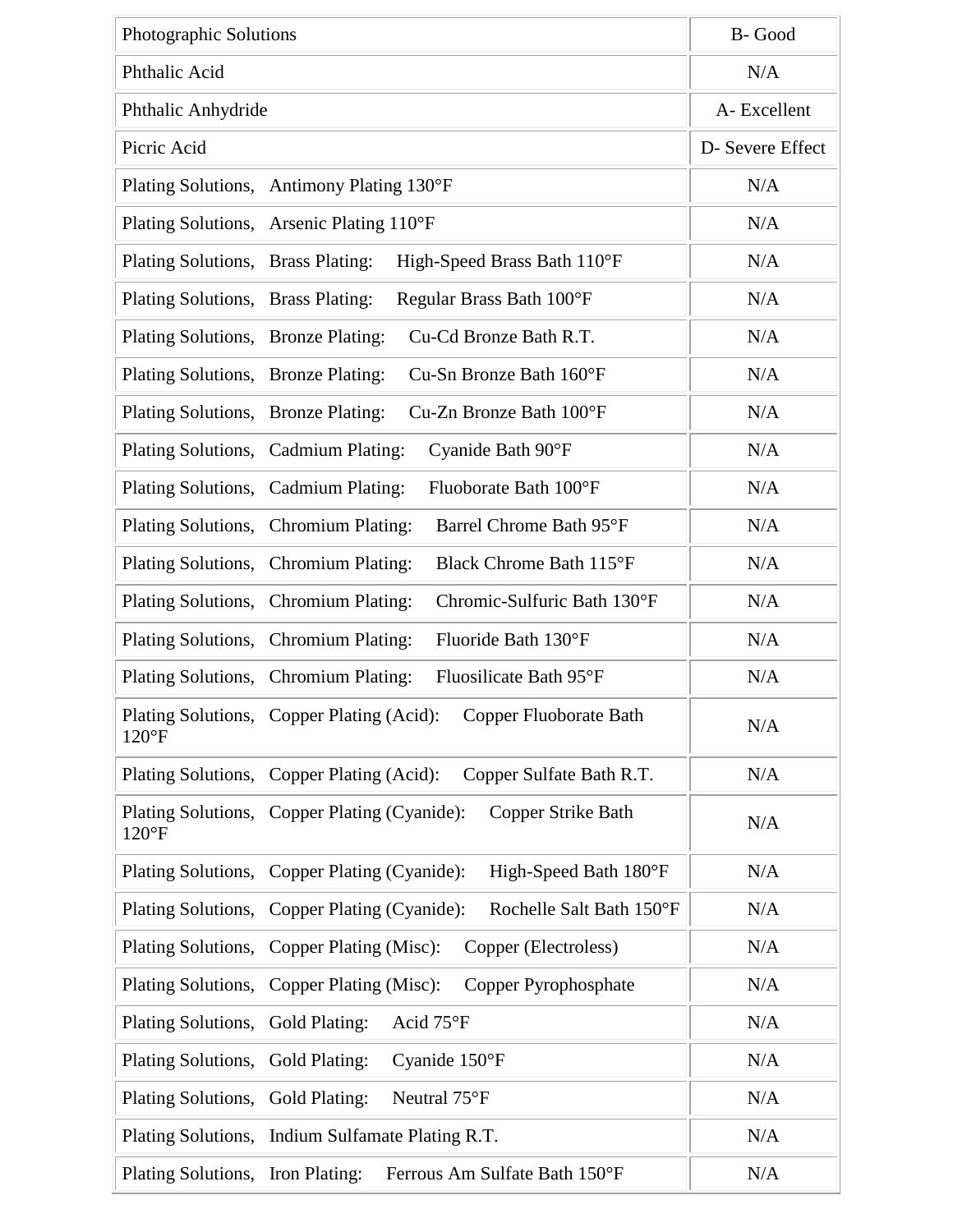| Plating Solutions, Iron Plating:<br>Ferrous Chloride Bath 190°F | N/A         |
|-----------------------------------------------------------------|-------------|
| Plating Solutions, Iron Plating:<br>Ferrous Sulfate Bath 150°F  | N/A         |
| Plating Solutions, Iron Plating:<br>Fluoborate Bath 145°F       | N/A         |
| Sulfamate 140°F<br>Plating Solutions, Iron Plating:             | N/A         |
| Sulfate-Chloride Bath 160°F<br>Plating Solutions, Iron Plating: | N/A         |
| Plating Solutions, Lead Fluoborate Plating                      | N/A         |
| Plating Solutions, Nickel Plating:<br>Electroless 200°F         | N/A         |
| Plating Solutions, Nickel Plating:<br>Fluoborate 100-170°F      | N/A         |
| Plating Solutions, Nickel Plating:<br>High-Chloride 130-160°F   | N/A         |
| Plating Solutions, Nickel Plating:<br>Sulfamate 100-140°F       | N/A         |
| Plating Solutions, Nickel Plating:<br>Watts Type 115-160°F      | N/A         |
| Plating Solutions, Rhodium Plating 120°F                        | N/A         |
| Plating Solutions, Silver Plating 80-120°F                      | N/A         |
| Plating Solutions, Tin-Fluoborate Plating 100°F                 | N/A         |
| Plating Solutions, Tin-Lead Plating 100°F                       | N/A         |
| Acid Chloride 140°F<br>Plating Solutions, Zinc Plating:         | N/A         |
| Acid Fluoborate Bath R.T.<br>Plating Solutions, Zinc Plating:   | N/A         |
| Plating Solutions, Zinc Plating:<br>Acid Sulfate Bath 150°F     | N/A         |
| Plating Solutions, Zinc Plating:<br>Alkaline Cyanide Bath R.T.  | N/A         |
| Potash (Potassium Carbonate)                                    | A-Excellent |
| <b>Potassium Bicarbonate</b>                                    | A-Excellent |
| <b>Potassium Bromide</b>                                        | A-Excellent |
| <b>Potassium Chlorate</b>                                       | N/A         |
| Potassium Chloride                                              | A-Excellent |
| <b>Potassium Chromate</b>                                       | B-Good      |
| Potassium Cyanide Solutions                                     | A-Excellent |
| <b>Potassium Dichromate</b>                                     | B-Good      |
| Potassium Ferricyanide                                          | B-Good      |
| Potassium Ferrocyanide                                          | A-Excellent |
| Potassium Hydroxide (Caustic Potash)                            | B-Good      |
| Potassium Hypochlorite                                          | C1-Fair     |
|                                                                 |             |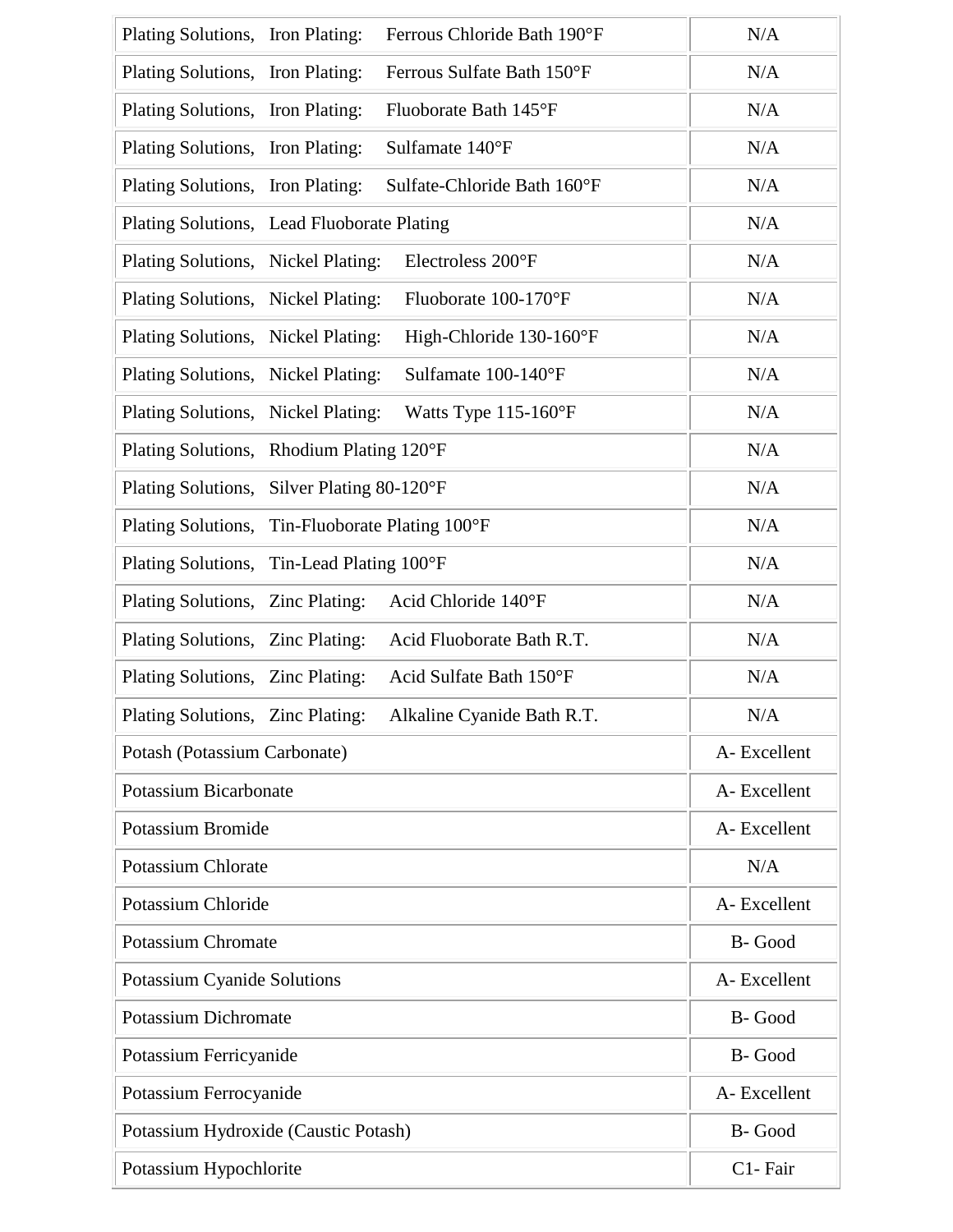| Potassium Iodide                | B-Good           |
|---------------------------------|------------------|
| <b>Potassium Nitrate</b>        | A-Excellent      |
| Potassium Oxalate               | N/A              |
| Potassium Permanganate          | A1-Excellent     |
| Potassium Sulfate               | A-Excellent      |
| Potassium Sulfide               | B-Good           |
| Propane (liquefied)             | D- Severe Effect |
| Propylene                       | D- Severe Effect |
| Propylene Glycol                | A-Excellent      |
| Pyridine                        | D- Severe Effect |
| Pyrogallic Acid                 | N/A              |
| Resorcinal                      | N/A              |
| Rosins                          | N/A              |
| Rum                             | A-Excellent      |
| <b>Rust Inhibitors</b>          | N/A              |
| <b>Salad Dressings</b>          | N/A              |
| Salicylic Acid                  | A-Excellent      |
| Salt Brine (NaCl saturated)     | A-Excellent      |
| Sea Water                       | A1-Excellent     |
| Shellac (Bleached)              | A1-Excellent     |
| Shellac (Orange)                | D- Severe Effect |
| Silicone                        | C-Fair           |
| <b>Silver Bromide</b>           | N/A              |
| <b>Silver Nitrate</b>           | A-Excellent      |
| Soap Solutions                  | B-Good           |
| Soda Ash (see Sodium Carbonate) | A-Excellent      |
| Sodium Acetate                  | A-Excellent      |
| Sodium Aluminate                | B-Good           |
| Sodium Benzoate                 | A-Excellent      |
| Sodium Bicarbonate              | A-Excellent      |
| Sodium Bisulfate                | A-Excellent      |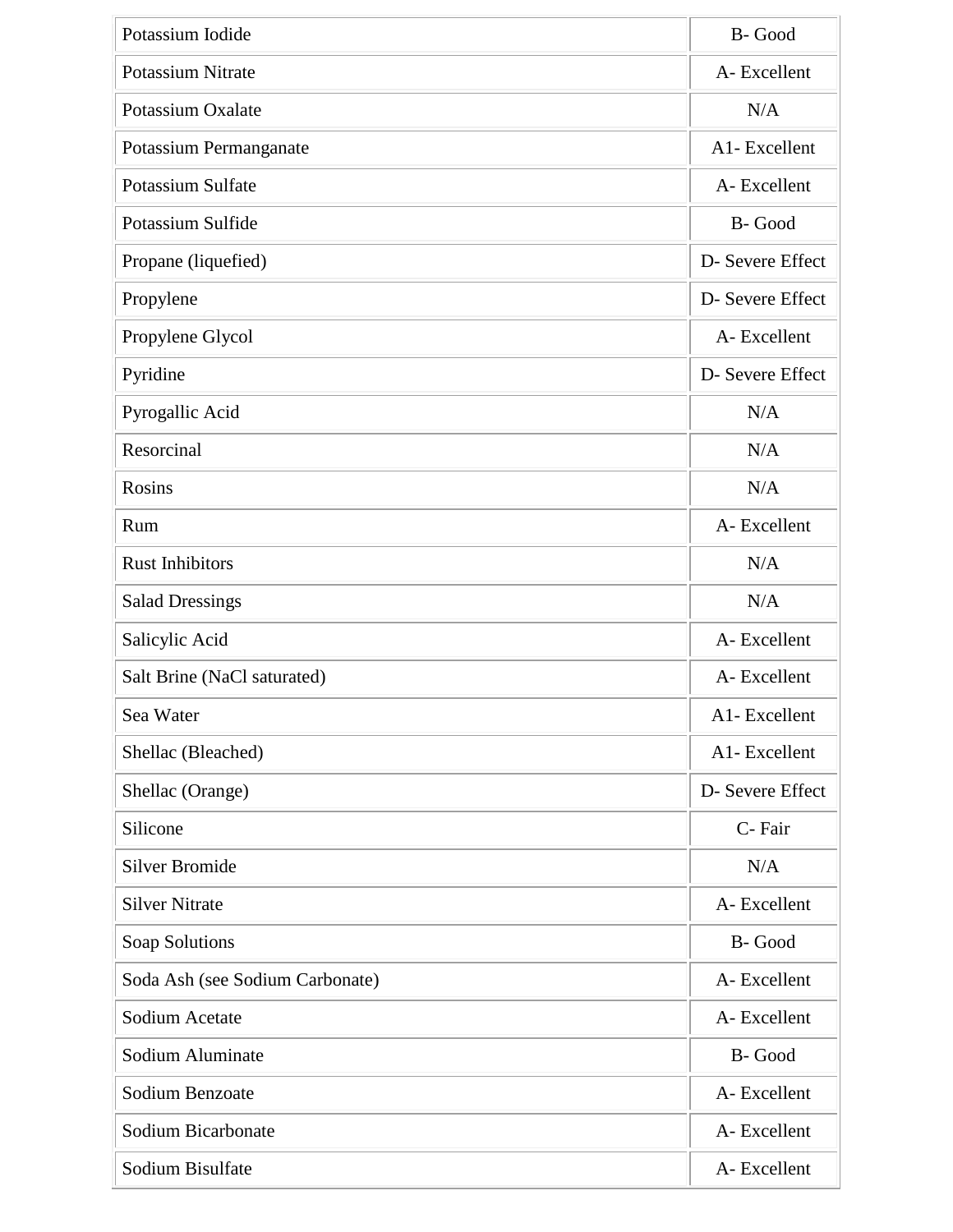| Sodium Bisulfite           | A-Excellent  |
|----------------------------|--------------|
| Sodium Borate (Borax)      | A-Excellent  |
| Sodium Bromide             | A1-Excellent |
| Sodium Carbonate           | A-Excellent  |
| Sodium Chlorate            | A-Excellent  |
| Sodium Chloride            | A-Excellent  |
| Sodium Chromate            | B-Good       |
| Sodium Cyanide             | A-Excellent  |
| Sodium Ferrocyanide        | B-Good       |
| Sodium Fluoride            | N/A          |
| Sodium Hydrosulfite        | C-Fair       |
| Sodium Hydroxide (20%)     | A1-Excellent |
| Sodium Hydroxide (50%)     | A1-Excellent |
| Sodium Hydroxide (80%)     | A1-Excellent |
| Sodium Hypochlorite (<20%) | C-Fair       |
| Sodium Hypochlorite (100%) | C-Fair       |
| Sodium Hyposulfate         | C-Fair       |
| Sodium Metaphosphate       | A-Excellent  |
| Sodium Metasilicate        | A-Excellent  |
| <b>Sodium Nitrate</b>      | B-Good       |
| Sodium Perborate           | B-Good       |
| Sodium Peroxide            | B-Good       |
| Sodium Polyphosphate       | C-Fair       |
| Sodium Silicate            | A-Excellent  |
| Sodium Sulfate             | B-Good       |
| Sodium Sulfide             | B-Good       |
| Sodium Sulfite             | B-Good       |
| Sodium Tetraborate         | A-Excellent  |
| Sodium Thiosulfate (hypo)  | B-Good       |
| Sorghum                    | A-Excellent  |
| <b>Soy Sauce</b>           | N/A          |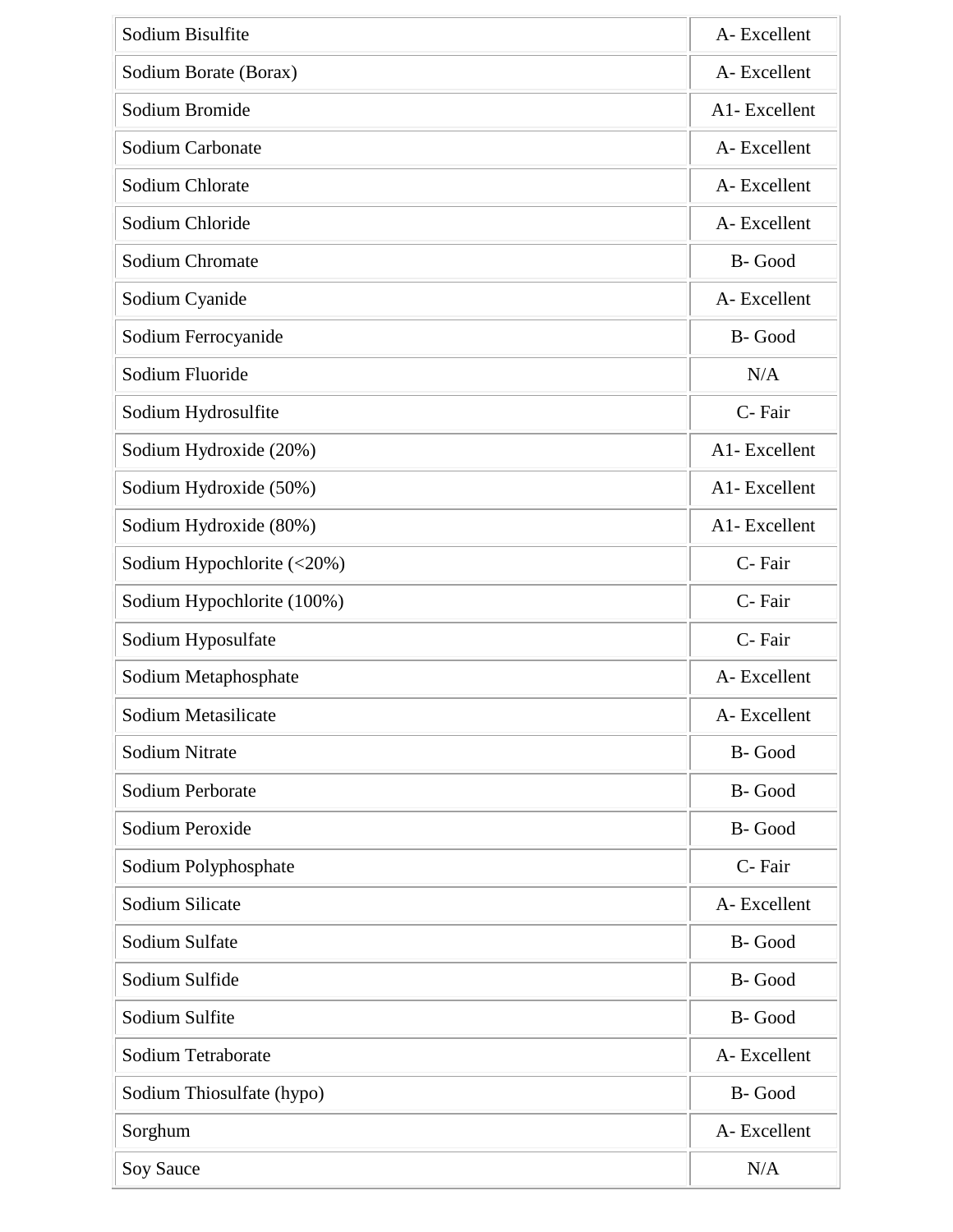| <b>Stannic Chloride</b>           | A-Excellent      |
|-----------------------------------|------------------|
| <b>Stannic Fluoborate</b>         | N/A              |
| <b>Stannous Chloride</b>          | A-Excellent      |
| <b>Starch</b>                     | A-Excellent      |
| Stearic Acid                      | N/A              |
| <b>Stoddard Solvent</b>           | D- Severe Effect |
| <b>Styrene</b>                    | D- Severe Effect |
| Sugar (Liquids)                   | A-Excellent      |
| Sulfate (Liquors)                 | B-Good           |
| <b>Sulfur Chloride</b>            | D- Severe Effect |
| <b>Sulfur Dioxide</b>             | N/A              |
| Sulfur Dioxide (dry)              | C-Fair           |
| Sulfur Hexafluoride               | D- Severe Effect |
| <b>Sulfur Trioxide</b>            | C-Fair           |
| Sulfur Trioxide (dry)             | N/A              |
| Sulfuric Acid $(\langle 10\% )$   | A1-Excellent     |
| Sulfuric Acid (10-75%)            | C-Fair           |
| Sulfuric Acid (75-100%)           | D- Severe Effect |
| Sulfuric Acid (cold concentrated) | D- Severe Effect |
| Sulfuric Acid (hot concentrated)  | D- Severe Effect |
| Sulfurous Acid                    | B-Good           |
| Sulfuryl Chloride                 | N/A              |
| Tallow                            | N/A              |
| Tannic Acid                       | A-Excellent      |
| <b>Tanning Liquors</b>            | C-Fair           |
| <b>Tartaric Acid</b>              | A-Excellent      |
| Tetrachloroethane                 | D- Severe Effect |
| Tetrachloroethylene               | D- Severe Effect |
| Tetrahydrofuran                   | D- Severe Effect |
| <b>Tin Salts</b>                  | A-Excellent      |
| Toluene (Toluol)                  | D- Severe Effect |